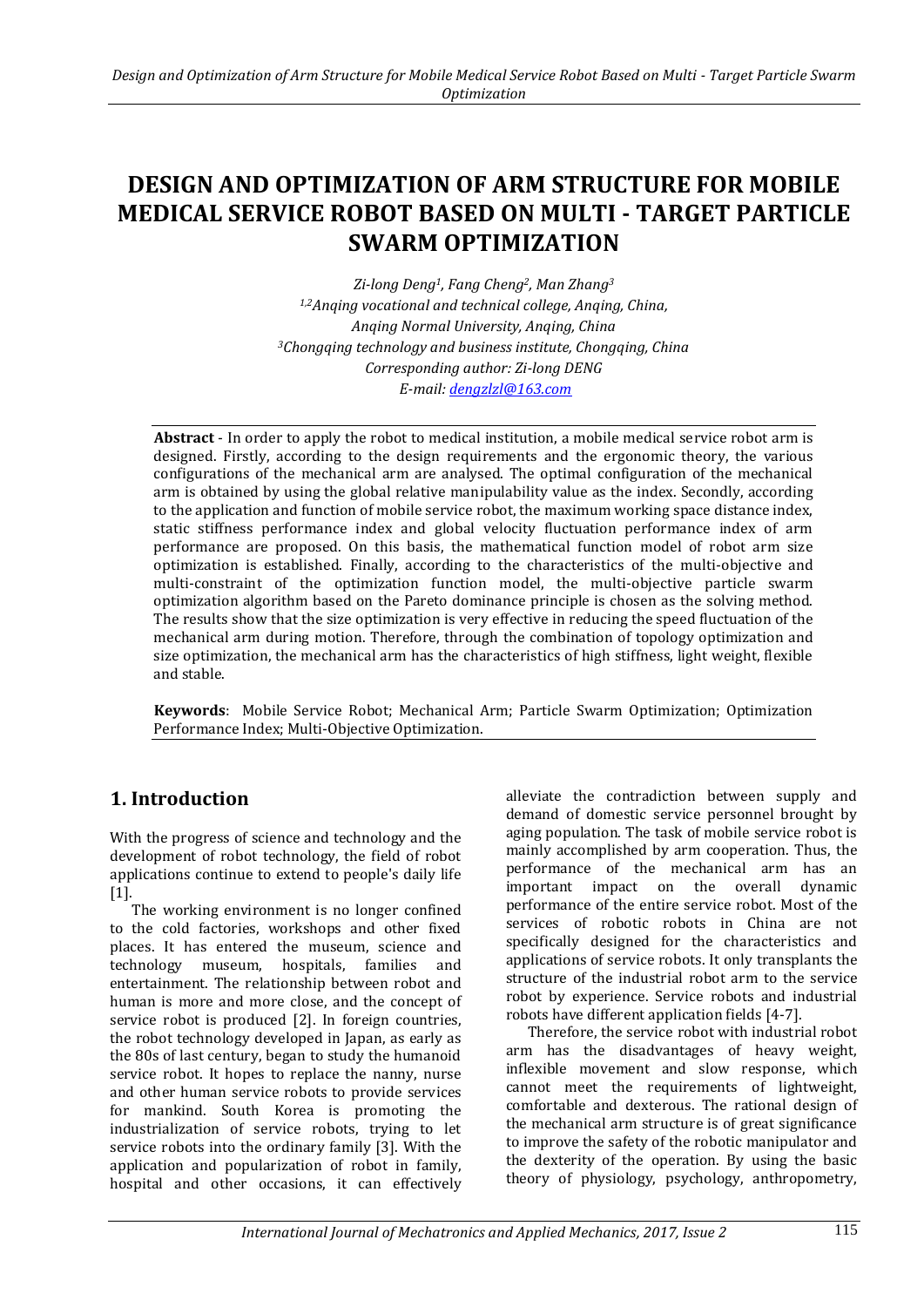biomechanics, ergonomics, and engineering and other related disciplines, the interaction between "human-machine-environment" systems is analysed and studied. It creates a safe, comfortable, healthy and efficient working environment for the operator. Over the past decade, service robots in some developed countries and regions have been vigorous development and achieved fruitful results [8-11]. Various types of intelligent service robots have been introduced in various countries. However, the focus and direction of each country are different.

# **2.Design of mechanical arm**

#### **2.1 Design specifications and design criteria**

The goal of this project is to design a mechanical arm for mobile robots, making it highly rigid, lightweight, flexible and stable. The design of the indicators is shown in Table 1. It is the main basis for the subsequent design of the mechanical arm.

*Table 1. Design indexes of mechanical arm*

| Type           | Design specifications                                                                                        |
|----------------|--------------------------------------------------------------------------------------------------------------|
| Quality        | Lightweight, single arm mass is not more than 15kg.                                                          |
| Configuration  | The humanoid arm configuration is used, and the joint is<br>rotational form.                                 |
| Load           | The maximum load that can be grabbed is 2kg.                                                                 |
| Rotating speed | The maximum angular velocity of each joint is 1.57rad/s.                                                     |
| Arm length     | Compact, single arm maximum elongation is not more<br>than 650mm.                                            |
| <b>Other</b>   | The movement is flexible and stable, and the gripper or<br>other mechanical arm can be installed at the end. |

The designed mechanical arm can reflect the characteristics of robot arm of mobile service robot. It should have a lighter quality, better amenity and more dexterity, instead of transplanting an industrial mechanical arm into a service robot with experience.

The mechanical arm has good mechanical properties. It avoids the difficulty of designing the control system due to the poor mechanical performance, which affects the final dynamic performance of the mobile service robot. According to the application, and combined with the relevant design theory, from the aspects of function, structure, ergonomics and aesthetics, several guidelines on the design of mobile robotic mechanical arm are proposed:

First, in function, according to the design specifications and functional requirements, the number of degrees of freedom of the robot arm is reasonably chosen. In addition, it is reasonably configured, and the optimal configuration is selected. It can simulate the human body arm to complete the basic action. The end effector has the flexibility to reach the various mission targets within the scope of the work.

Second, in the structure, the structure of the mechanical arm design should be reasonable, to avoid the structure cannot exercise and other issues. The connection of each component is simple and lightweight, which is easy loading and unloading. The simpler the structure, the better the stability.

The more compact the structure, the higher the space utilization. The more flexible the movement, the more convenient the control.

Third, in human engineering, the designed mechanical arm should have better working stability and safety, and it cannot pose a harm to people's safety. At the same time, it should have a better pleasant, to increase the user's favourability of the product, so as to obtain visual and psychological intimacy.

#### **2.2 Determination of the dimensions of the arm and the range of the joint rotation**

The ultimate goal of designing a service robot is to make it serve human beings. If the joint angle and shape of robot are similar to human, it has good amenity and enhances people's cordial feeling. More importantly, there is no need to design the working environment and tools for the robot alone [12].

Therefore, the size of the various parts of the arm should be as close as possible to the size of the human arm. However, the proportion of people in different countries and regions is different. It is difficult to determine a consistent size as a design standard. In view of this, in GB10000-1988 "Chinese adult human size", the size of each part of the human body is specified in detail. Table 2 is the main size of the human body arm.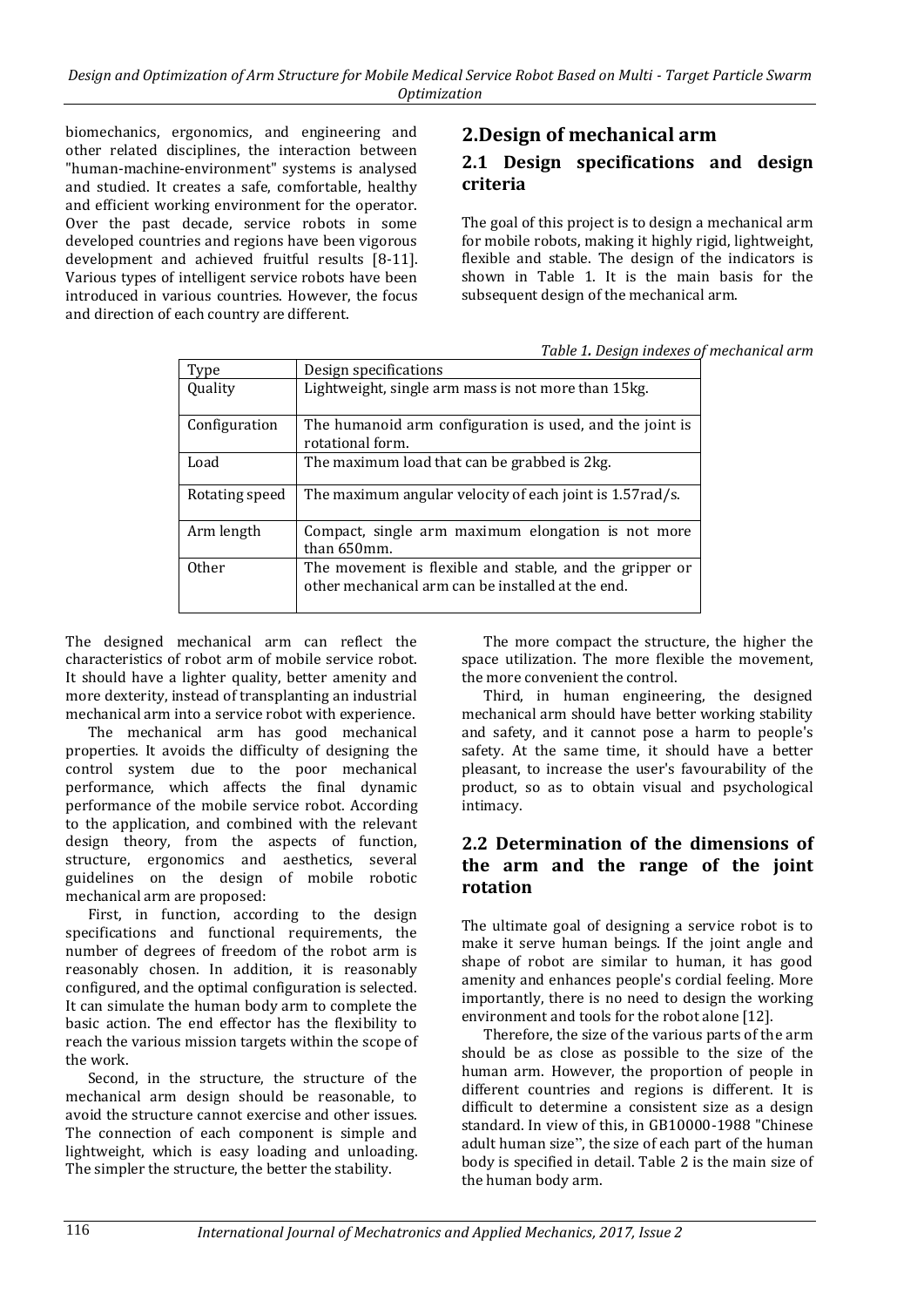| <b>Types</b>      |      | Male (18-60 years old) |      |      |      | Female (18-55 years old) |      |      |      |      |      |      |
|-------------------|------|------------------------|------|------|------|--------------------------|------|------|------|------|------|------|
| Percentage        |      | 10                     | 50   | 90   | 95   | 99                       |      | 10   | 50   | 90   | 95   | 99   |
| Height            | 1543 | 1604                   | 1678 | 1754 | 1775 | 1814                     | 1543 | 1604 | 1678 | 1754 | 1775 | 1814 |
| <b>Big</b><br>arm | 279  | 294                    | 313  | 333  | 338  | 349                      | 279  | 294  | 313  | 333  | 338  | 349  |
| length            |      |                        |      |      |      |                          |      |      |      |      |      |      |
| Lower             | 206  | 220                    | 237  | 253  | 258  | 268                      | 206  | 220  | 237  | 253  | 258  | 268  |
| arm               |      |                        |      |      |      |                          |      |      |      |      |      |      |
| length            |      |                        |      |      |      |                          |      |      |      |      |      |      |

*Table 2. The main size of the human body arm.*

Here, this is only a reference for the dimensions of the mechanical arm, and it is not the only basis for determining the size. The end users of mobile service robot are old people. Considering people hunched phenomenon in old age, for the elderly and robot interaction, the dimensions of each part in this paper are slightly smaller than those in Table 2. The size of the robot is as follows: height is 1.7m, shoulder width is 0.51m, arm length is 0.30m, arm length is 0.23m, wrist length is 0.11m. In order to achieve the best performance indicators, the size of each part can be changed within a certain range.

The rotation of the joints of the human arm makes it possible to flexibly complete a variety of complex movements. In order to make the service robot arm more flexible in the process of movement, it is necessary to make each joint have a reasonable range of rotation. The torque values of each joint are shown in Table 3.

*Table 3. The torque values of each joint*

| Joint                   | Joint 1 | Joint 2                                                    | Joint 3 | Joint 4 | Joint 5       | Joint 6       |
|-------------------------|---------|------------------------------------------------------------|---------|---------|---------------|---------------|
| Corner range $(^\circ)$ |         | $-150 \sim 40$ -20 $\sim 120$ -135 $\sim 10$ -90 $\sim 90$ |         |         | $-90 \sim 90$ | $-90 \sim 90$ |

The range of motion of each joint in Table 3 is compared with the range of human arm movement. It can be seen that the angular range of each joint of the mechanical arm reaches the rotation range of the human arm. And even the range of joint rotation is greater than the angle of the arm. The mechanical arm can simulate all the complex movements of the human body arm.

#### **2.3 Mechanical arm structure of the material lightweight**

Reasonable selection of materials is an effective way to achieve lightweight [13]. The commonly used service robot connecting rod material is 2A12 aluminium alloy.

However, the yield strength of 2A12 aluminium alloy is relatively low, which makes the structural safety factor of the designed aluminium alloy lower.

The material of the mechanical arm structure is 7075-T6 aluminium alloy with better performance in this paper. 075-T6 is reputed as the most excellent product in aluminium alloy. It has a high strength and a high light density ratio. After solution treatment, the plasticity is good, and the process ability is good. After heat treatment, the strengthening effect is obvious. It is widely used in the fields of automobile, navigation and aviation. The performance comparison between 7075-T6 aluminium alloy and 2A12 aluminium alloy material is shown in Table 4.

*Table 4. Comparison of properties between 7075-T6 aluminium alloy and 2A12 aluminium alloy*

| Material | Density $\rho$ (kg / m <sup>3</sup> ) | Elastic modulus E (N   Poisson's ratio $\mu$<br>m <sup>2</sup> |      | Yield strength $\sigma$<br>(N/m <sup>2</sup> ) |
|----------|---------------------------------------|----------------------------------------------------------------|------|------------------------------------------------|
| 2A12     | 2830                                  | $7.2\times10^{10}$                                             | 0.33 | $3.45\times10^{8}$                             |
| 7075-T6  | 2810                                  | $7.2\times10^{10}$                                             | 0.33 | $5.05\times10^{8}$                             |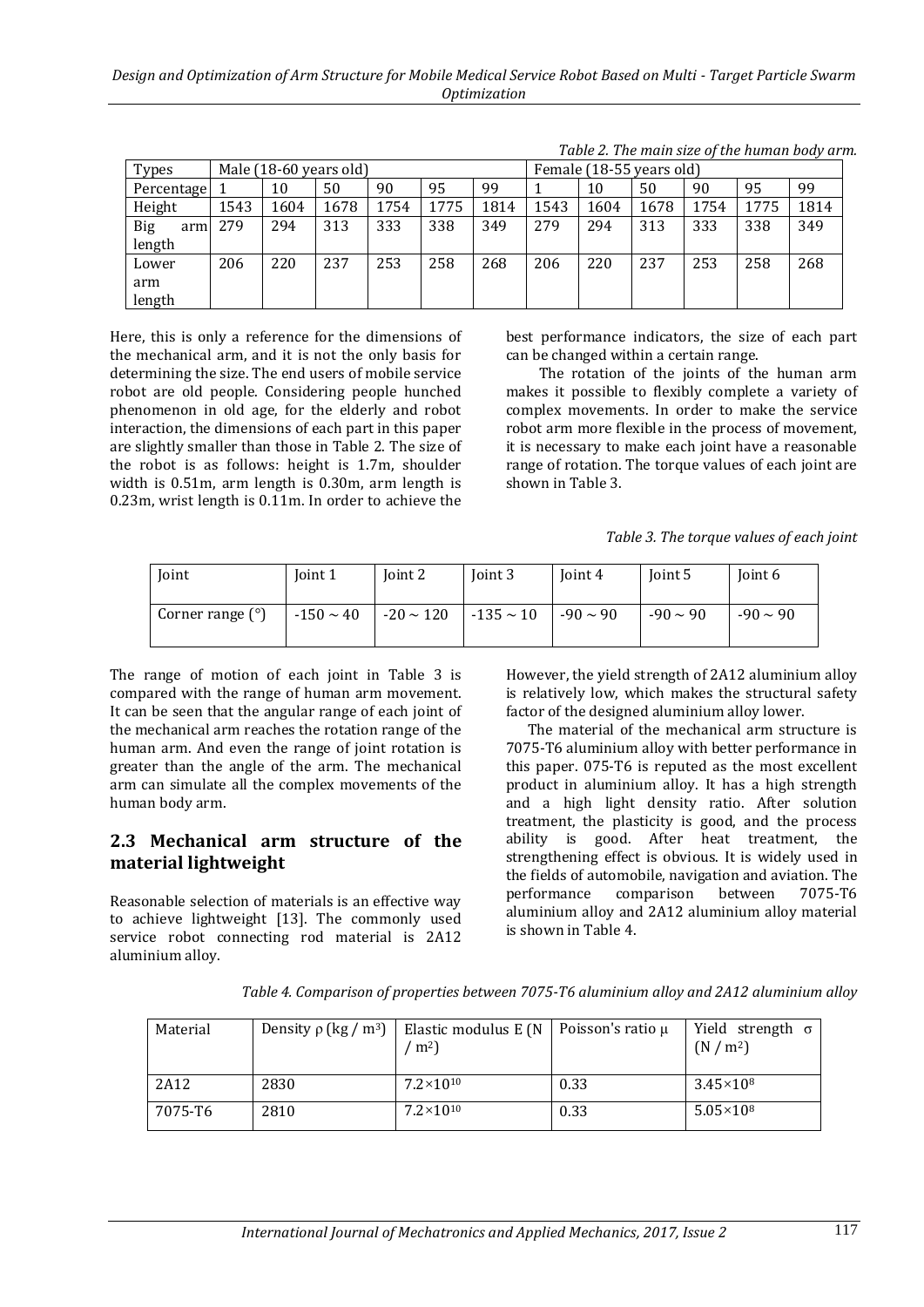As can be seen form Table 4, the yield strength of 7075-T6 aluminium alloy is obviously higher than that of 2A12 aluminium alloy, and the density is lower than that of 2A12 aluminium alloy under the same elastic modulus and Poisson's ratio. The yield strength is increased while reducing the weight of the mechanical arm.

### **2.4 Topological lightweight of mechanical arm structure**

Topology optimization is an effective method for obtaining high stiffness and lightweight mechanical arm. Topology optimization can reduce the quality of the robot arm, so that the total flexibility of the arm is decreased [14].

The stiffness of the mechanical arm is increased while the quality of the arm is reduced. The topology optimization process is typically to separate the design area into a sufficiently small sub-design area.

Then, according to some optimization strategy, some areas are removed from the sub-design area. The reserved area is used to express the optimal topology of the structure. Combined with the above analysis and Patran topology optimization principle, the process of topology<br>optimization using Patran software is optimization using Patran software is summarized, as shown in Figure 1.



As can be seen from the topology optimization flow chart, it is necessary to determine the topological optimization design area and nondesign area according to the actual structure before topology optimization. The lower arm is made up of two separate parts.

The design area is relatively small. The effect of topology optimization is not obvious. Therefore, only the big arm is optimized by topology. The connection between the big arm and the drive module is defined as a non-design area. The rest is defined as the design area.

Patran software has a very powerful pre-and post-processing capabilities. The 3D arm model of Solidworks software is imported into Patran software [15]. The big arm is cut according to the design area and non-design area. 7075-T6 aluminium alloys are used in both design and nondesign areas. After the topology optimization, the iterative process of the objective function can be obtained according to the information provided by the result file, as shown in Figure 2.



*Figure 2. Iterative process of topology optimization for big arms*

It can be seen that the flexibility of the bog arm after optimization is reduced, that is, the static stiffness increases. Topology optimization belongs to the category of conceptual design, and the results cannot be directly applied to the actual mechanical arm. It also needs to consider the feasibility of manufacturing, processing technology, ease of production and other factors to redesign the topology optimization structure. The following structural re-design ideas are provided:

First, the pseudo-density value of the larger units is mainly concentrated in the design area of the two sides, which shows that both sides bear a greater force. Therefore, the material should be distributed mainly in both sides of the design area.

Second, in the process of adjusting the topology-optimized material volume threshold, the unit in the middle of the design side of the two walls disappears first. Thus, on the sidewall, the intermediate material can also be properly removed.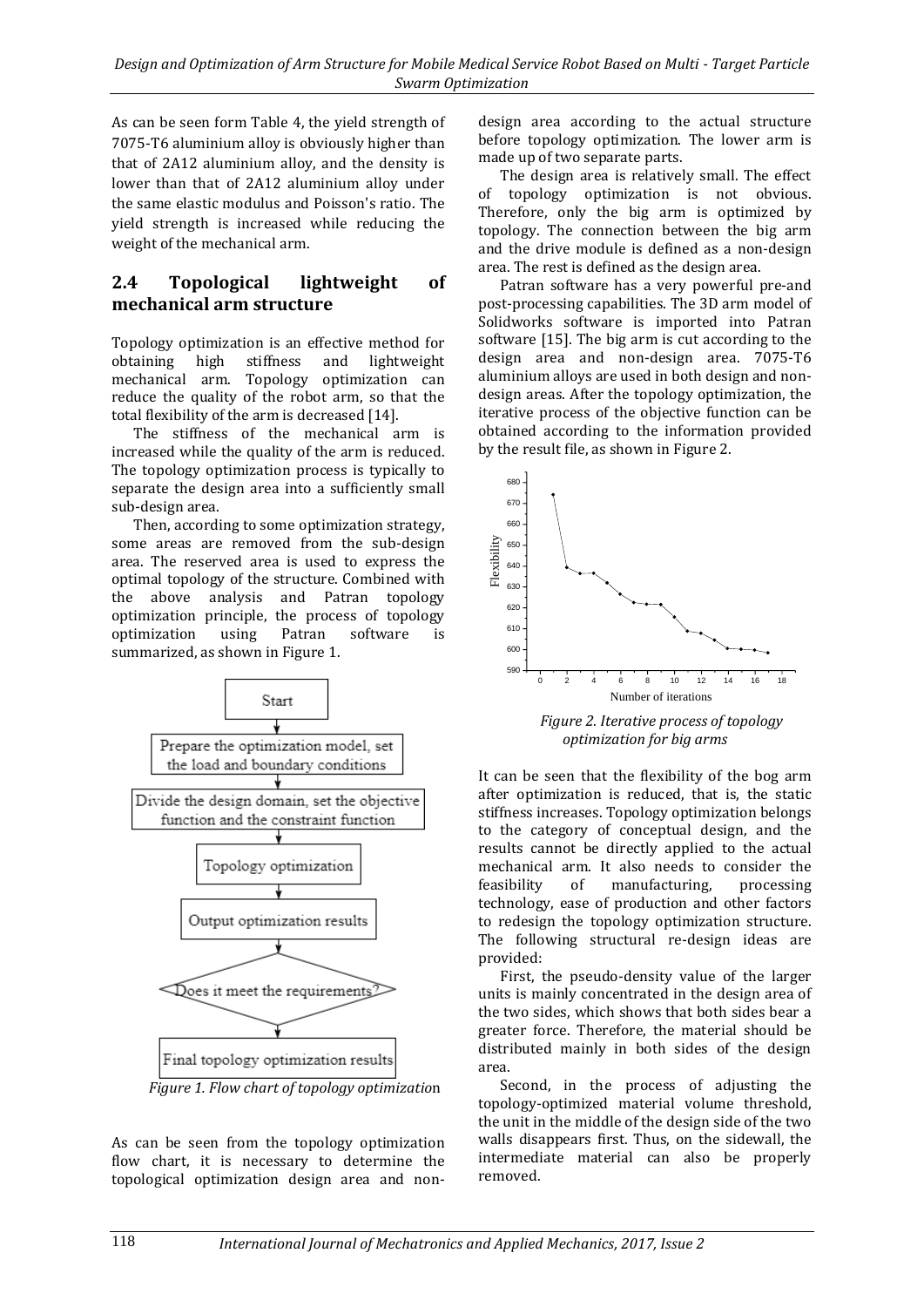Thirdly, in order to enhance the strength of the boom, there is a stiffener in the design area. At the same time, a special reinforcement is applied to the design area and the non-design area, in order to avoid stress concentration at the structural transition.

### **3. Experiment 3.1 Quality constraint condition**

One of the objectives of this project is to realize the lightweight of the robot arm. The speed fluctuation of the mechanical arm cannot be reduced by increasing the weight of the mechanical arm. The work space cannot be increased by increasing the quality of the mechanical arm. That is to say, the size of the big arm and the lower arm after the size optimization cannot be greater than the quality before optimization. In the previous chapter, the lightweight of the big arm and the whole mechanical arm are realized from two aspects of topological lightweight and material lightweight. In this case, it is treated only as a constraint.

$$
m_1 \le m_{10}, m_2 \le m_{20} \tag{1}
$$

In formula  $(1)$ ,  $m_{10}$  is the mass before the optimization of the big arm, and  $m_1$  is the mass after the optimization of the big arm.  $m_{20}$  is the mass before the optimization of the lower arm, and m<sup>2</sup> is the mass after the optimization of the lower arm.

Using Solidworks software, the mass of the big arm before optimization is  $m_{10}=1.777$  kg, and the mass of the lower arm before optimization is m20=1.777kg. In order to optimize the convenience, the constraints are transformed into the form related to the design variables. Because the actual shape of the robot arm is complex, it is necessary to simplify the structure in the process of conversion. According to the geometrical characteristics of the big arm and lower arm, the big arm is simplified as a hollow beam with constant cross section, and the lower arm is simplified as a hollow cylinder with constant cross section. Before and after simplification, the mass, centroid position and inertial tensor of the arms and sizes are consistent with the original parameters.

The simplified big arm diagram of a mobile service robot is shown in Figure 3. The simplified lower arm diagram of a mobile service robot is shown in Figure 4.



*Figure 3. The simplified big arm diagram of a mobile service robot*



*Figure 4. The simplified lower arm diagram of a mobile service robot*

#### **3.2 Simulation verification and result analysis**

After the trajectory planning is completed, consider the angle range of each joint, the inverse kinematics is used to find the variation curve of the joint angular displacement of the mechanical arm. It is introduced into the Adams simulation software as a data point and is fitted into a spline curve as the driving of each joint. The Adams simulation is carried out. The angular velocity curve of each joint is shown in Figure 5. The angular velocity of each joint changes is as shown in Table 5.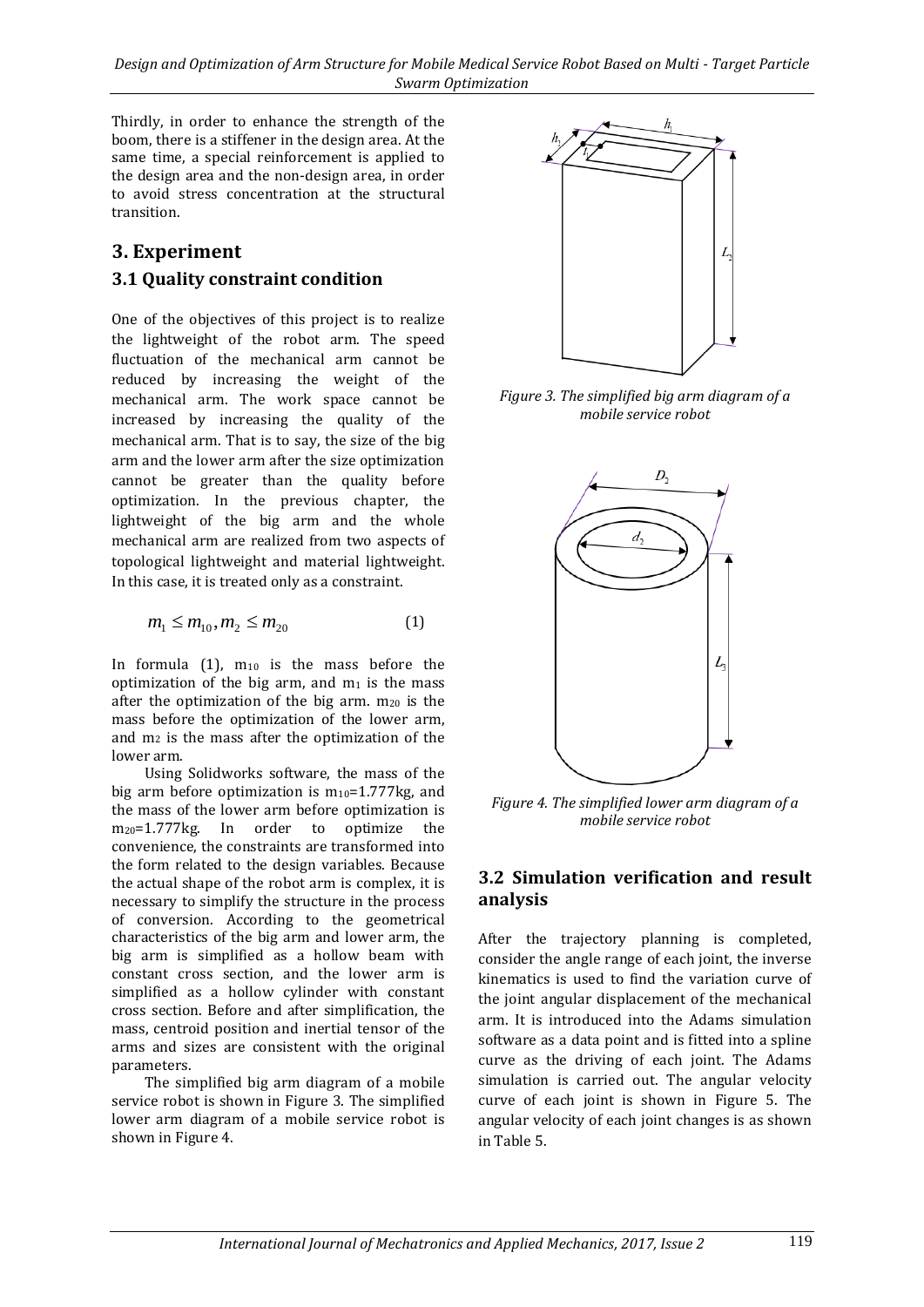#### *Design and Optimization of Arm Structure for Mobile Medical Service Robot Based on Multi - Target Particle Swarm Optimization*



*(a) The angular velocity curve of joint 3 (b) The angular velocity curve of joint 6 Figure 5. The angular velocity curve of each joint*

| Angular velocity index          | Joint 1             | Toint 2             | Ioint 3             | Ioint 4             | Ioint 5             | Ioint 6             |
|---------------------------------|---------------------|---------------------|---------------------|---------------------|---------------------|---------------------|
| before<br>value<br>Mean         | 0.7162              | 0.1473              | 0.6601              | 0.5233              | 0.4738              | 0.3501              |
| optimization                    |                     |                     |                     |                     |                     |                     |
| after<br>value<br>Mean          | 0.6790              | 0.1449              | 0.6484              | 0.4933              | 0.4511              | 0.3257              |
| optimization                    |                     |                     |                     |                     |                     |                     |
| Mean difference before and      | $\downarrow$ 0.0372 | $\downarrow$ 0.0024 | $\downarrow$ 0.0117 | $\downarrow$ 0.0300 | $\downarrow$ 0.0227 | $\times$ 0.0244     |
| after optimization              |                     |                     |                     |                     |                     |                     |
| Percentage change               | 5.1941%             | 1.6293%             | 1.7725%             | 5.7328%             | 4.7911%             | 6.9694%             |
| hefore<br>Root mean square      | 0.7865              | 0.1664              | 0.7467              | 0.6392              | 0.5611              | 0.4384              |
| optimization                    |                     |                     |                     |                     |                     |                     |
| after<br>Root<br>square<br>mean | 0.7661              | 0.1639              | 0.7460              | 0.6161              | 0.5472              | 0.4139              |
| optimization                    |                     |                     |                     |                     |                     |                     |
| Root mean square difference     | $\times$ 0.0204     | $\downarrow$ 0.0025 | $\downarrow$ 0.0007 | $\times$ 0.0231     | $\downarrow$ 0.0139 | $\downarrow$ 0.0245 |
| before and after optimization   |                     |                     |                     |                     |                     |                     |
| Percentage change               | 2.5938%             | 1.5024%             | 0.0937%             | 3.6139%             | 2.4773%             | 5.5885%             |

*Table 5. The angular velocity of each joint changes*

In Figure 5, the solid line represents the angular velocity curve of each joint of the optimized arm, and the dotted line represents the angular velocity curve of each joint of the optimized front arm. It can be seen from the figure that the angular velocity amplitude of each joint before optimization is different in different degrees.

As can be seen from Table 5, the angular velocity of joint 3 decreases by a maximum of 3.0255%. The amplitude of the angular velocity of joint 6 is the smallest, which is 0.9335%. The angle amplitude of the rest joints decreased by  $1\% \sim 3\%$ . The average angular velocity and the mean square root of each joint before and after optimization are reduced to varying degrees. The root means square value of the angular velocity of the joint 6 is the largest. After optimization, it decreased by 5.5885%. The root means square value of the angular velocity of the joint 3 before and after optimization is the smallest.

After optimization, it decreased by 0.0937%. The range of the angular velocity before and after the optimization of the rest joints is between 1%~3%. In general, the speed fluctuation of the manipulator is reduced by optimization, and the optimization effect is obvious.

### **4. Conclusion**

The main goal of this paper is to design a mechanical arm for mobile service robot. It has the characteristics of high rigidity, light weight, flexible and smooth movement. Based on the application situation and characteristics of mobile service robot, the design criteria, optimal configuration, topology optimization, finite element analysis, size optimization and optimization algorithm are studied. The structural design criteria of mobile service robot arm in accordance with human engineering requirements are proposed. The optimal configuration of the manipulator is obtained, which makes it have the flexibility similar to human. The multi-objective particle swarm optimization algorithm is perfected to improve the accuracy of the algorithm. The improved algorithm is used to solve the size optimization model. By comparing the before and after velocity fluctuation index values and the simulation experiments, the feasibility and effectiveness of the size optimization suppression velocity fluctuation are verified.